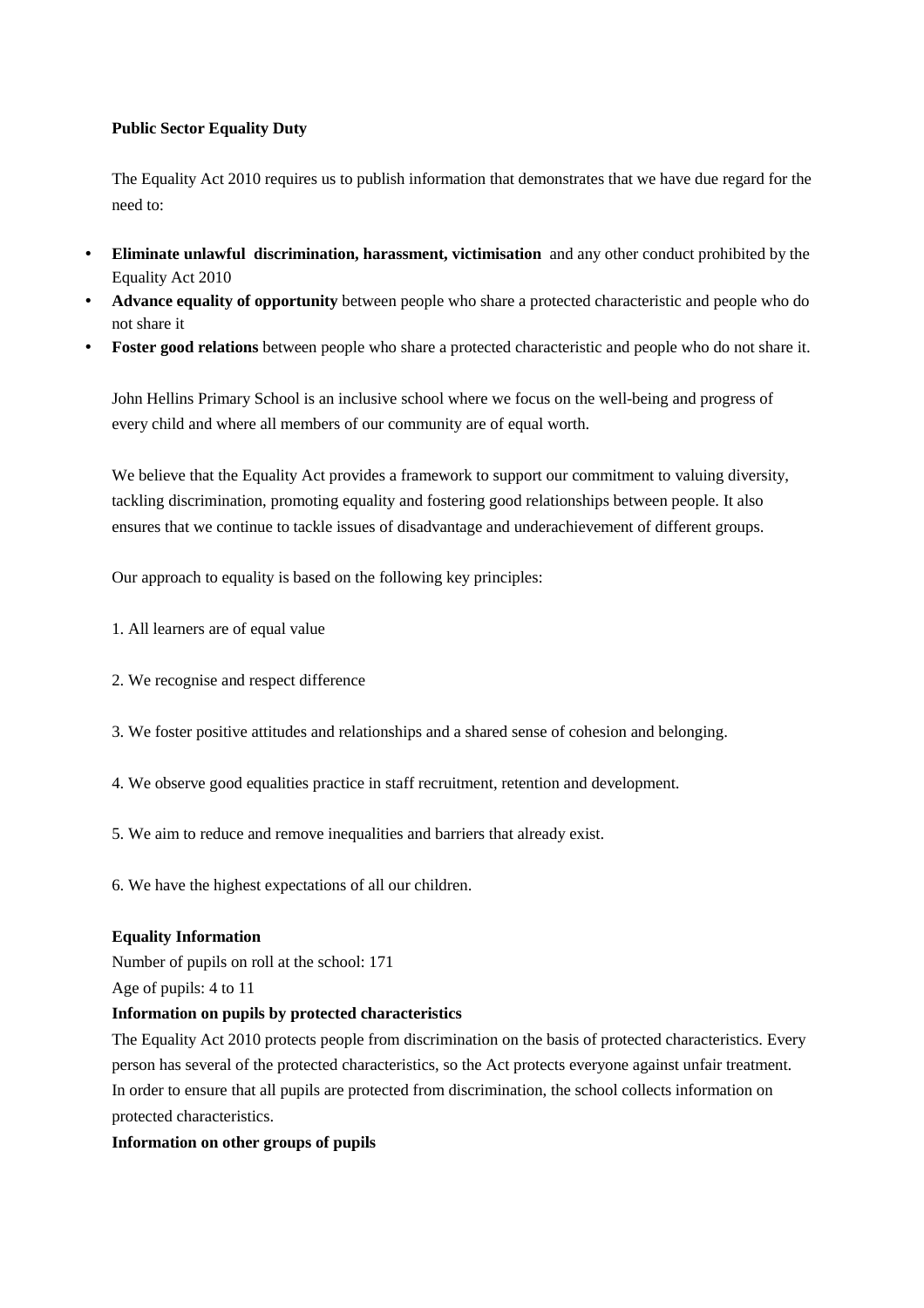In addition to pupils with protected characteristics, we gather further information on the following groups of pupils:

- Pupils eligible for Free School Meals (FSM)
- Pupils with Special Educational Needs (SEN)
- Disadvantaged group
- Pupils with English as an Additional Language (EAL)
- Young carers
- Looked after children
- Other vulnerable groups

It may be possible to identify individuals from the information provided when the number of pupils with a particular characteristic is low and the information is sensitive personal information. In these cases we have indicated this by an asterisk\*.

| <b>Race/Ethnicity</b>         | $\frac{0}{0}$ |
|-------------------------------|---------------|
| Any other Asian<br>background | 0             |
| Any other Black<br>background | $\theta$      |
| Any other ethnic<br>group     | 0.6           |
| Any other mixed<br>background | 1.2           |
| Any other White<br>background | 2             |
| Bangladeshi                   | $\Omega$      |
| Black - African               | $\Omega$      |
| <b>Black Caribbean</b>        | $\Omega$      |
| Chinese                       | $\theta$      |
| Indian                        | $\theta$      |
| Pakistani                     | $\theta$      |
| Refused                       | $\theta$      |
| White - British               | 95            |
| White - Irish                 | $\theta$      |
| White and Asian               | 0.6           |
| White and Black African       | $\theta$      |
| White and Black Caribbean     | 0.6           |

**Gender:** 49% male, 51% female

**Pupils eligible for Free School Meals (FSM):** 6%

**Pupils eligible for Pupil Premium Finding – Disadvantage group:** 8%

**Pupils with Special Educational Needs (SEN)** 13%

#### **Pupils with English as an Additional Language (EAL):** 8%

**Looked after children:** 0%

Through rigorous tracking and monitoring of individuals and of all the groups of children, including progress and attainment, and by providing equal opportunities to access the curriculum and activities, we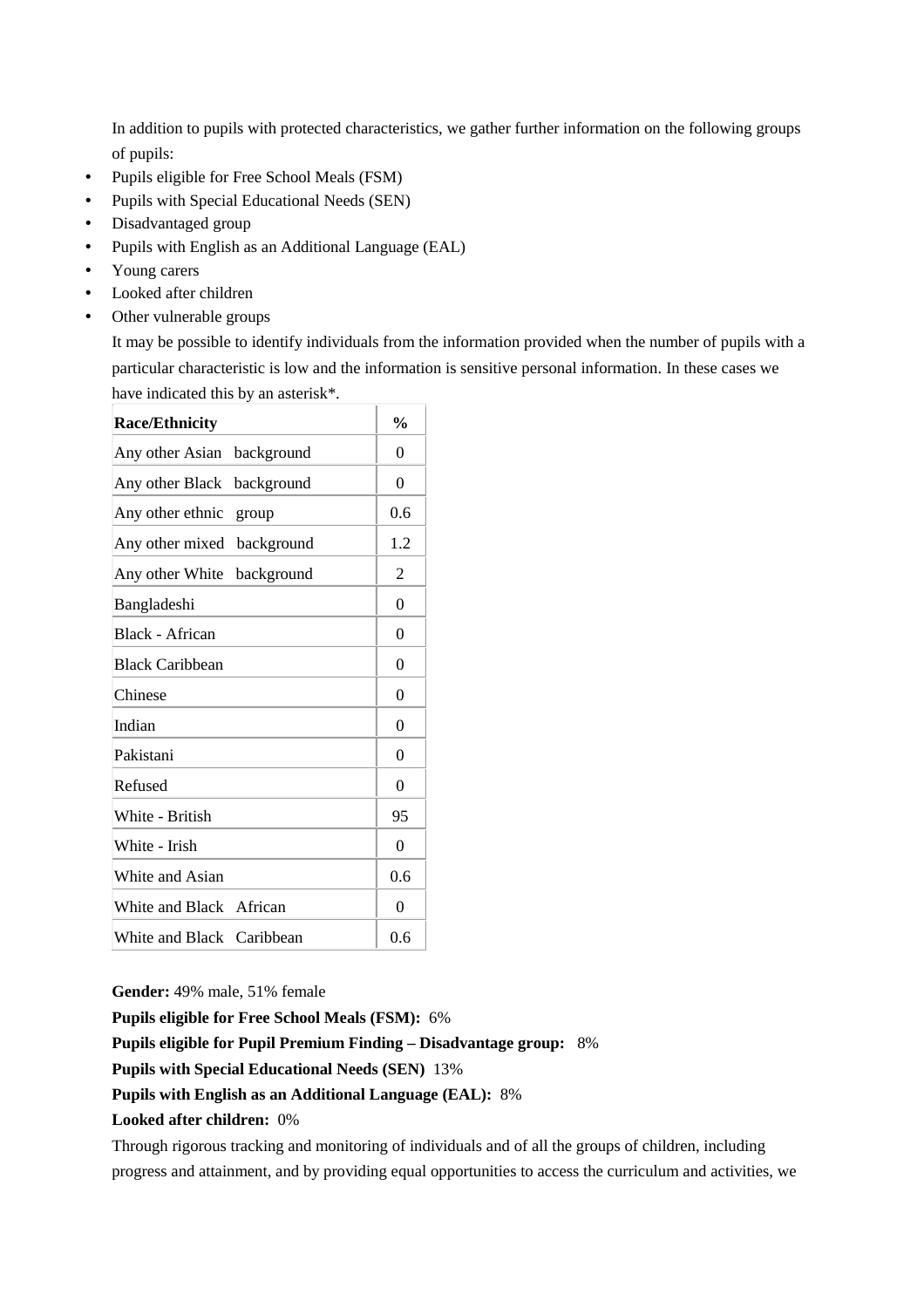aim to ensure that any gap in attainment for pupils within any of the above different groups is removed, or at least remains less than the gap nationally.

## **Eliminating discrimination and other conduct that is prohibited by the Act**

The information provided here aims to demonstrate that we give careful consideration to equality issues in everything that we do at John Hellins Primary School. 'Due regard' ensures that we work towards eliminating discrimination, harassment and victimisation and other conduct that is prohibited by the Equality Act.

We are committed to working for equality for all our staff, parents/carers and children to meet our duties under the Equality Act 2010.

We eliminate discrimination by:

- Our behaviour policy ensures that all children feel safe at school and addresses prejudicial bullying
- Reporting, responding to and monitoring all racist incidents
- Regularly monitoring the curriculum to ensure that the curriculum meets the needs of our pupils and that it promotes respect for diversity and challenges negative stereotyping
- Teaching is of the highest quality to ensure children reach their potential and all pupils are given equal entitlement to success
- Tracking pupil progress to ensure that all children make rapid progress, and intervening when necessary
- Employing a Pupil and Family Wellbing Leader who supports all children and their families to remove any barriers to learning to ensure their reach their full potential
- Ensuring that all pupils have the opportunity to access extra-curricular provision
- Listening to and monitoring views and experiences of pupils and adults to evaluate the effectiveness of our policies and procedures.

# **Advancing equality of opportunity between people who share a protected characteristic and people who do not share it**

We advance equality of opportunity by:

- Using the information we gather to identify underachieving groups or individuals and plan targeted intervention
- Ensuring participation of parents/carers and pupils in school development
- Listening to parents/carers
- Listening to pupils at all times

# **Fostering good relations across all characteristics - between people who share a protected characteristic and people who do not share it**

We foster good relations by:

- Ensuring that John Hellins Primary School is seen as a community school within our local community
- Ensuring that equality and diversity are embedded in the curriculum and in collective worship.

## **Equality Objectives**